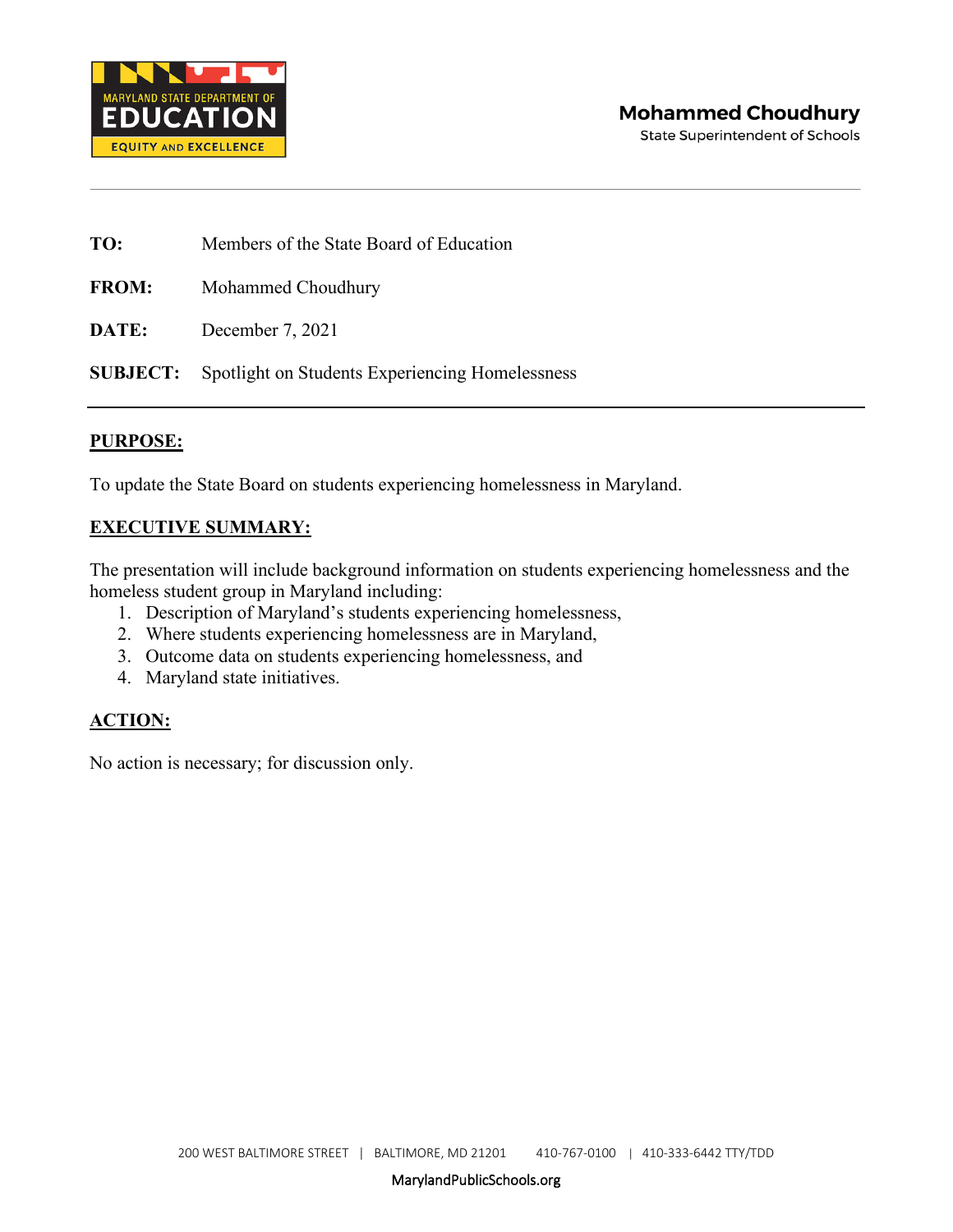





# **Spotlight on Students Experiencing Homelessness**

# Maryland State Board of Education December 7, 2021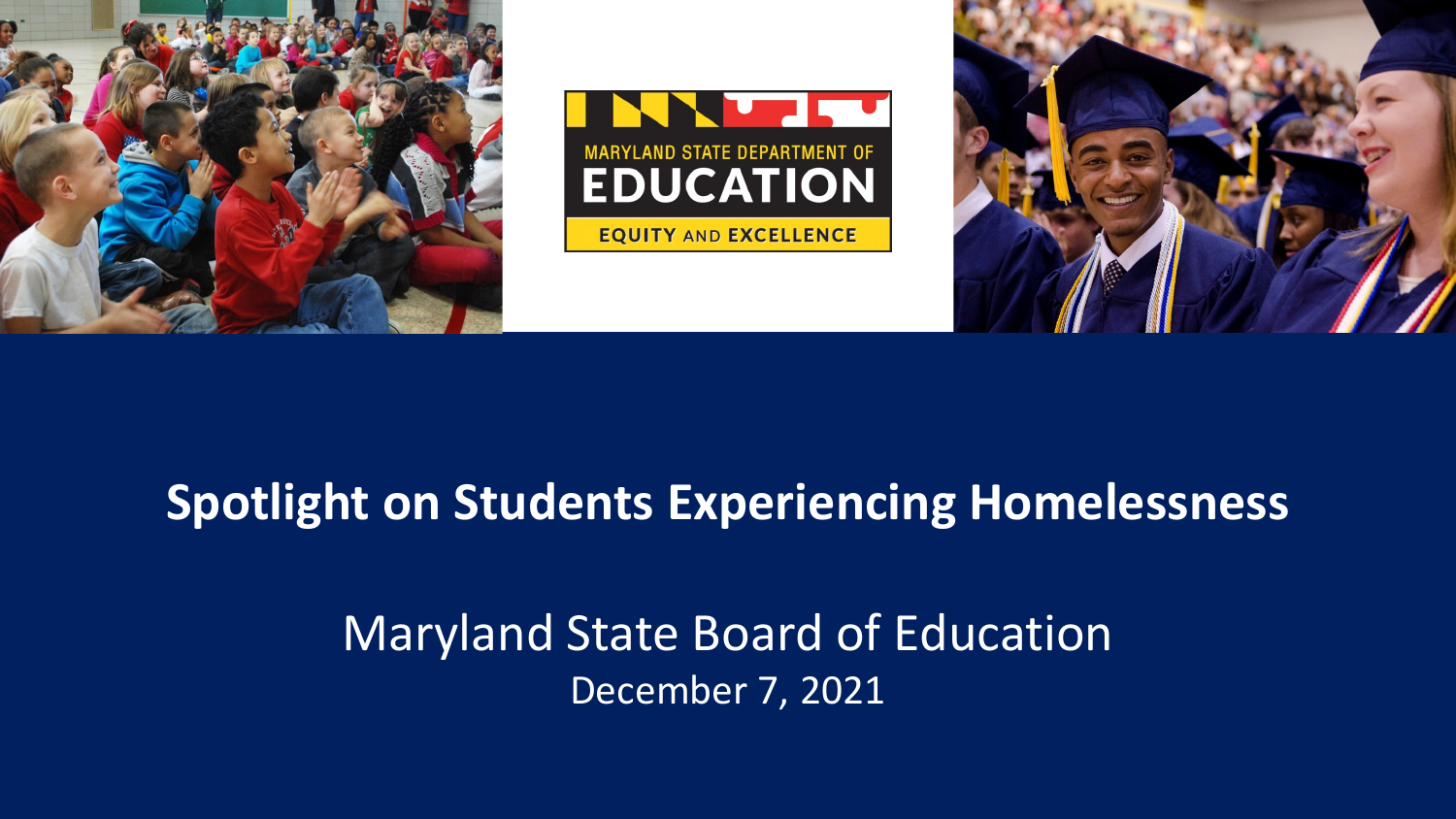

Background Information

Characteristics of Maryland's Students Experiencing Homelessness

Where are Maryland's Students Experiencing Homelessness?

Outcomes of Students Experiencing Homelessness

Maryland State Initiatives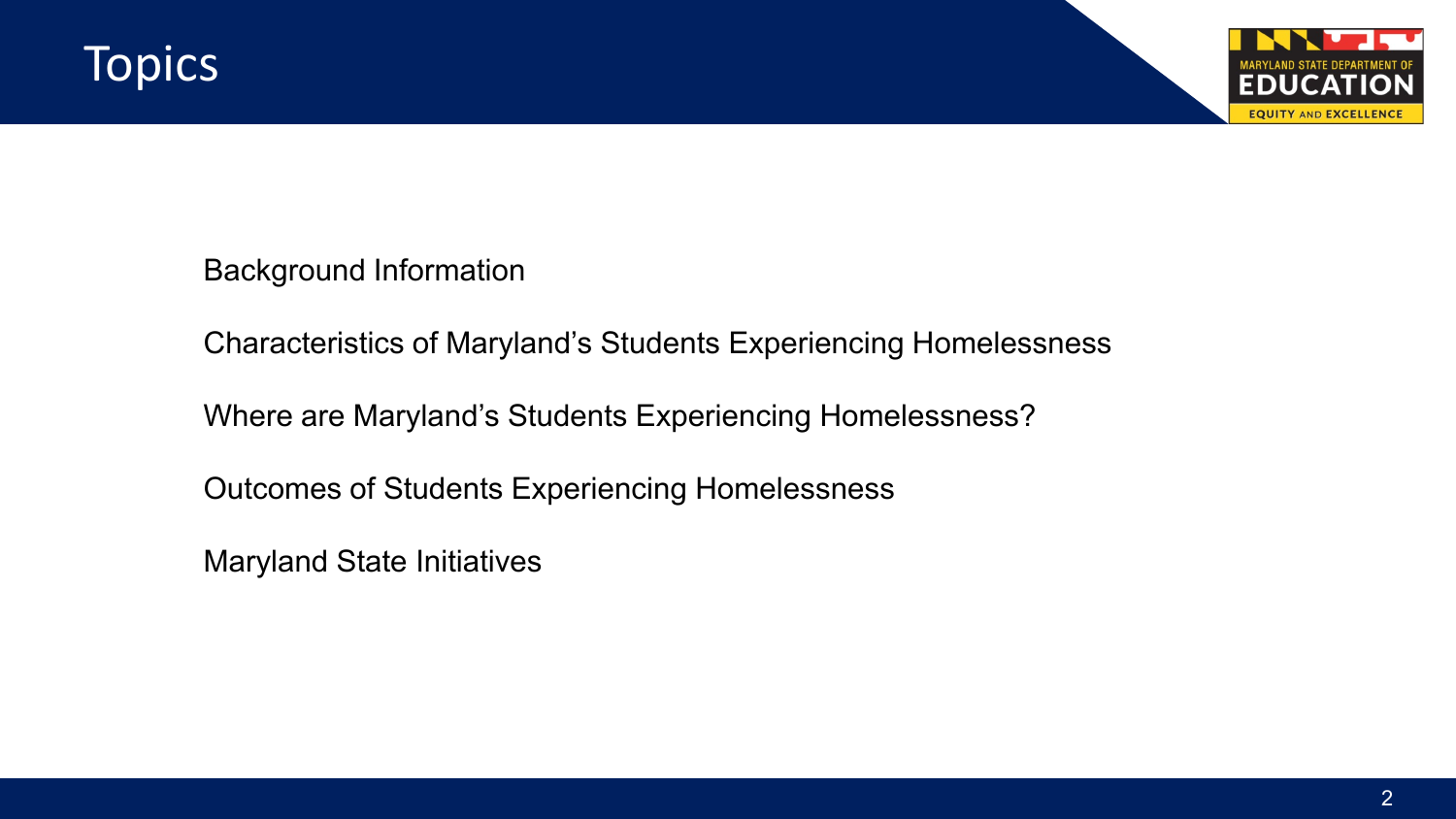# Maryland's Students Experiencing Homelessness: Trend



10 Year Trend of Students Experiencing Homelessness

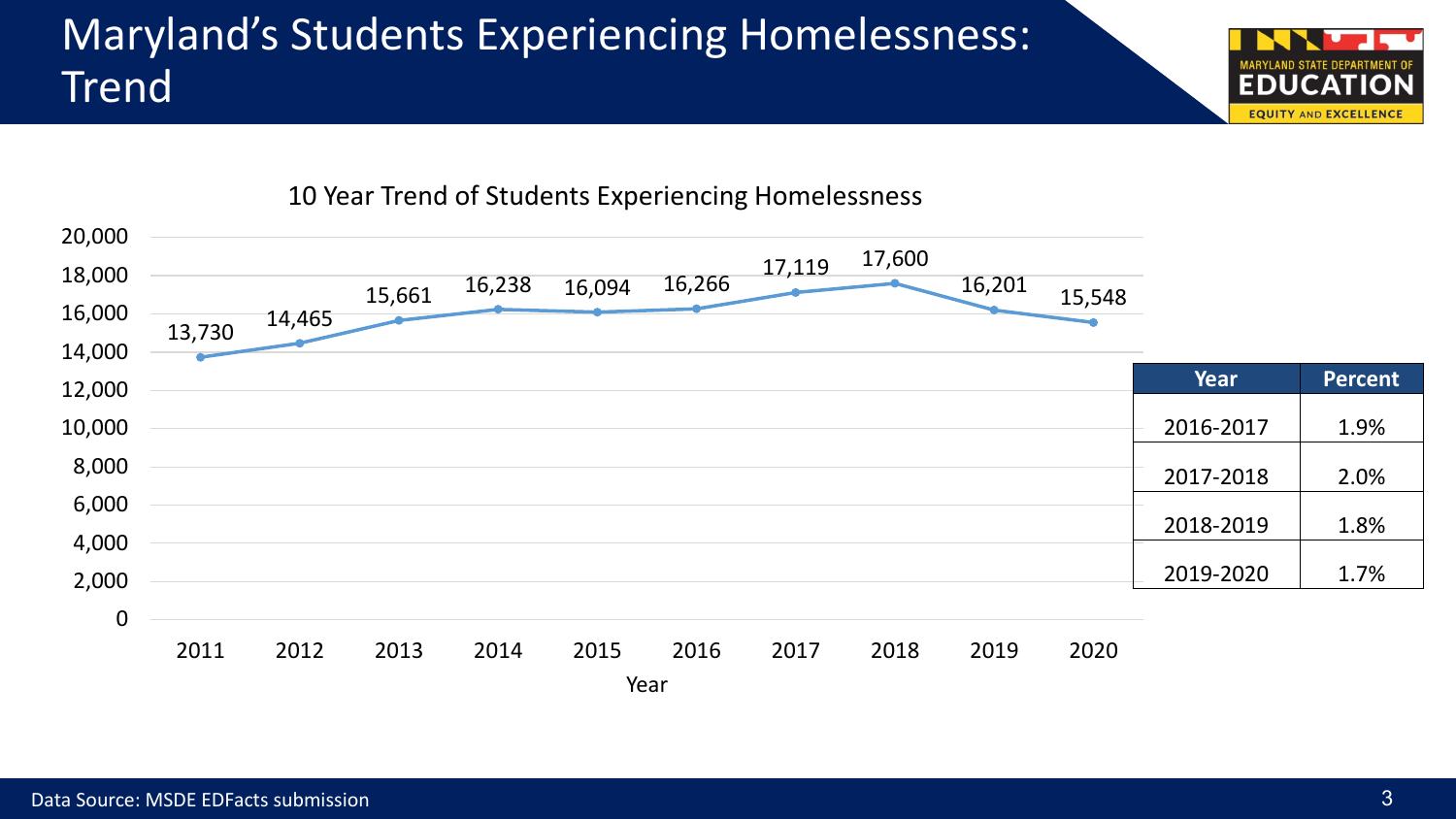# Maryland's Students Experiencing Homelessness: Grade Span



#### Grade Span of Students Experiencing Homelessness

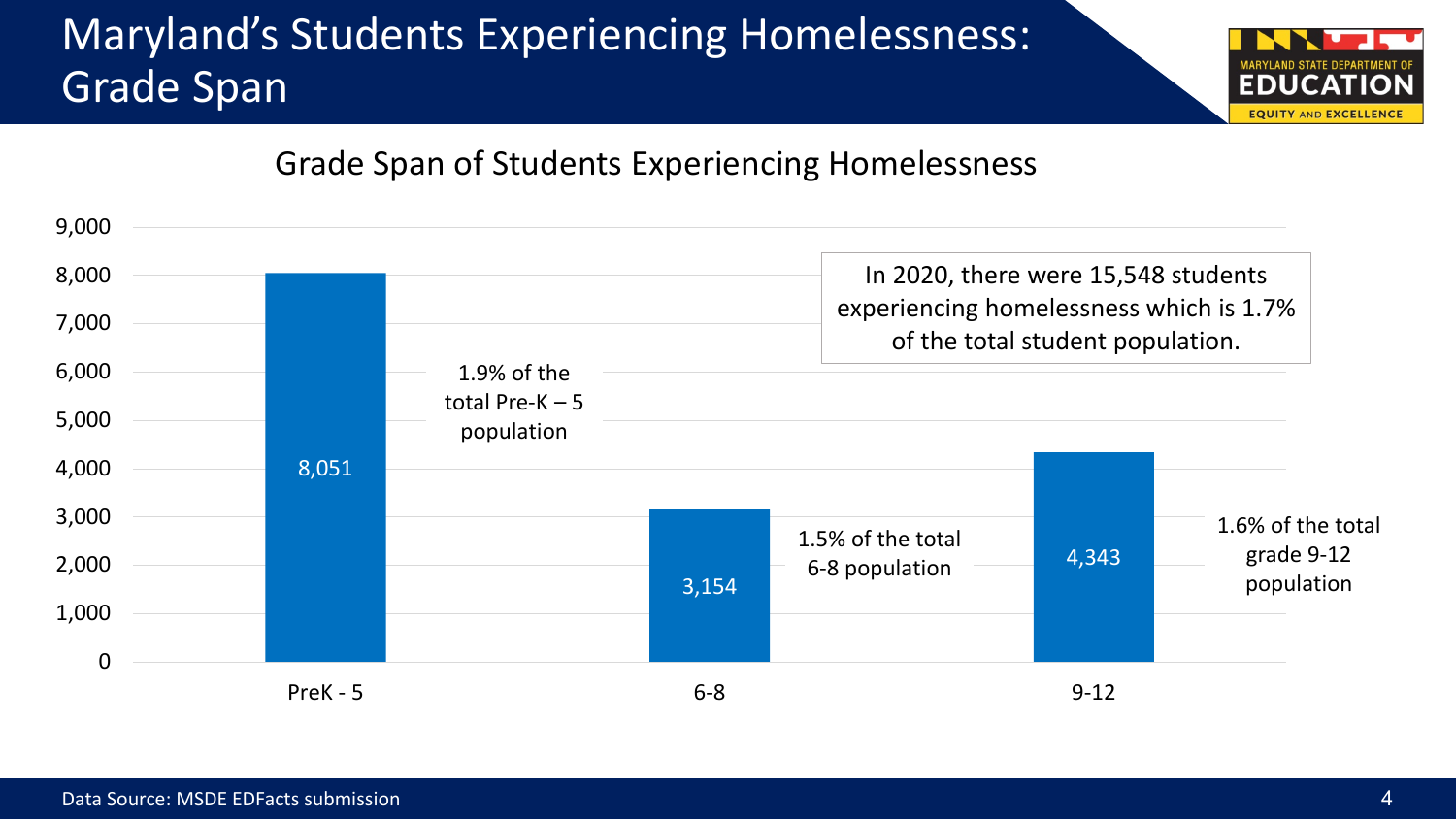## Maryland's Children and Youth Experiencing Homelessness





Sources for 2020 estimated counts include; shelters, point-in-time survey data, census data, McKinney-Vento intake forms, per pupil case management, department of social services, GED program, High school intervention staff, health department Youth REACHMD survey, drop out statistics.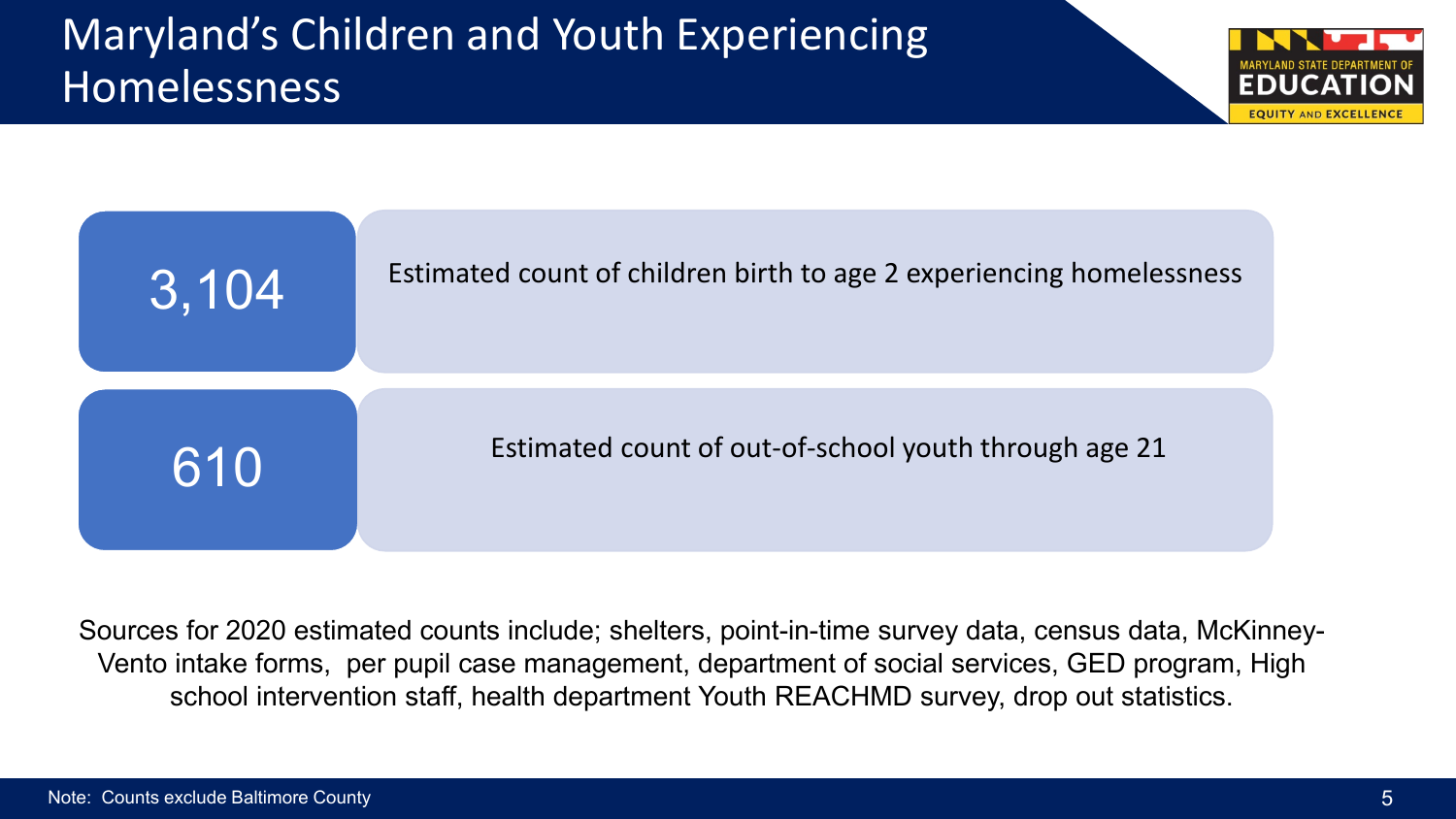# Missing Students Experiencing Homelessness

- As COVID-19 disrupts education, children and youth experiencing homelessness are exceptionally vulnerable. Identifying these students can be challenging during COVID particularly with virtual education.
- The Hechinger Report stated that despite reports of increasing homelessness throughout the country, nationally an estimated 420,000 students experiencing homelessness went missing from schools during the pandemic (Morton, 2021).
- According to a survey by School House Connection and Poverty Solutions, there has been a 28% decrease in the number of identified homeless students in the fall of 2020 compared to the fall of 2019. Students are slipping through the cracks and may not be receiving the support and services they need (Walker, 2020).
- School House Connection's analysis of data from the youth risk behavior survey found that young people experience homelessness at an even higher rate than currently reported by the U.S. Department of Education. The survey data indicated that 5.8% of high school students surveyed in the 27 states experienced homelessness at some point during the 2018-2019 school year.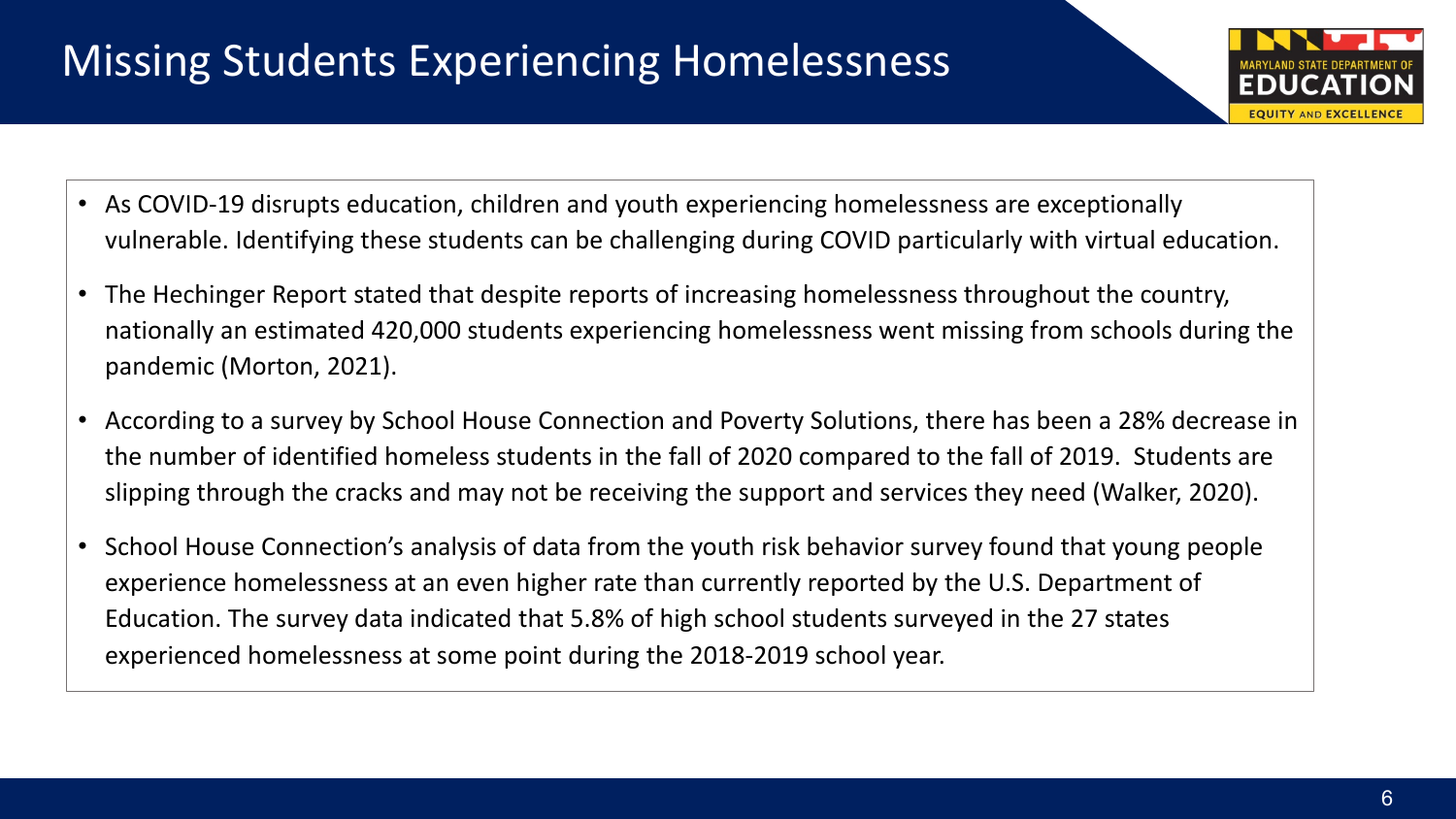## Students Experiencing Homelessness: Race/Ethnicity and Gender







#### **Race Distribution Among All Students**

#### **Gender Distribution Among All Students**

| 48.8%<br>51 704<br>11.8%<br>33.1%<br>чісап, | <b>Black</b><br>k or African | 6%<br>$\sim$ $-$ | $0.4\%$ | Other, | Male | чнањ. |
|---------------------------------------------|------------------------------|------------------|---------|--------|------|-------|
|                                             |                              |                  |         |        |      |       |

#### Data Sources: MSDE 2021 Early Attendance data collection; MSDE 2020 EDFacts submission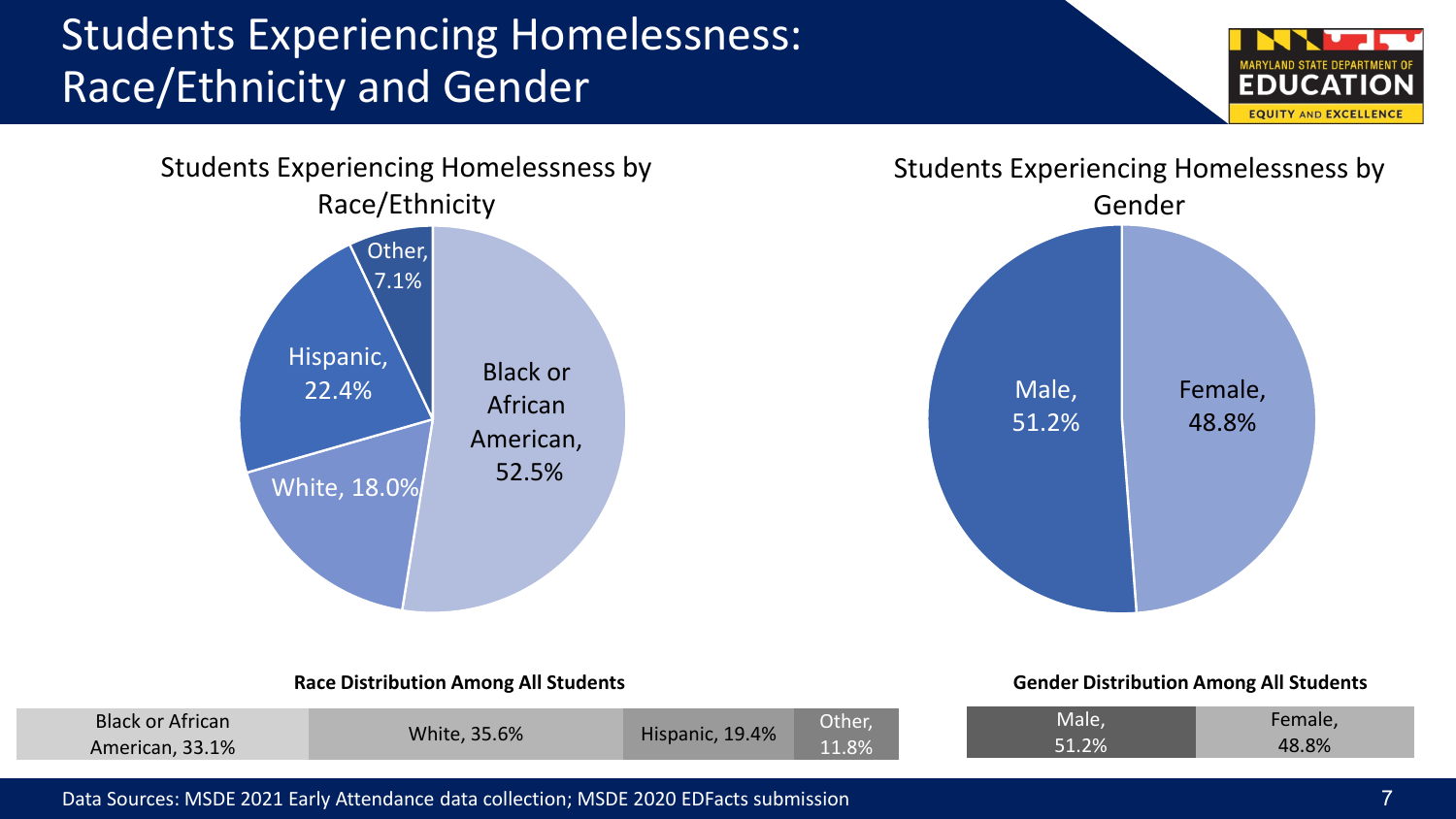## Characteristics of Students Experiencing Homelessness: SY 2019-2020



**EQUITY AND EXCELLENCE**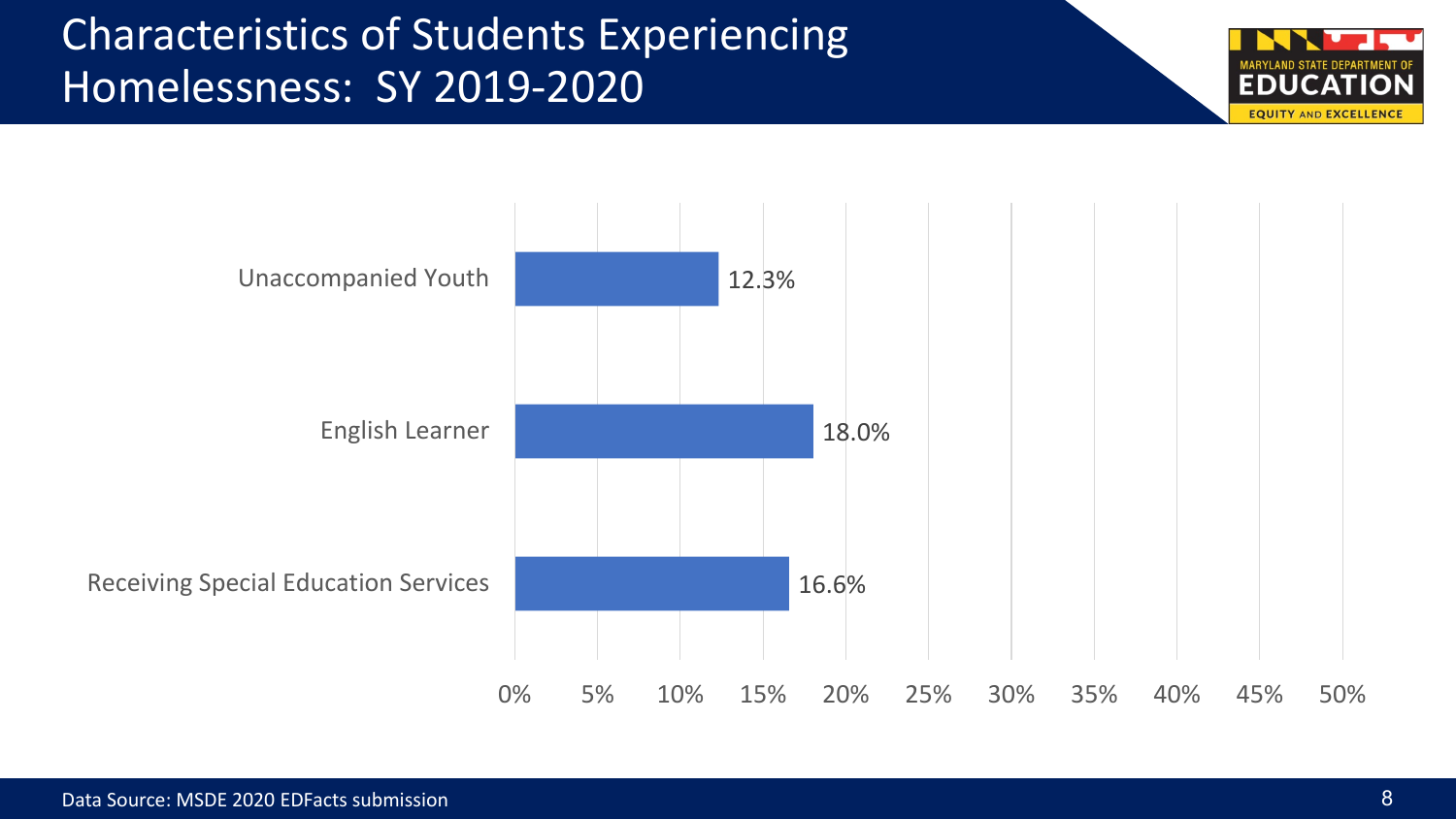#### **Share of students experiencing homelessness: Percentage by Local School System (2020)**



**EQUITY AND EXCELLENCE**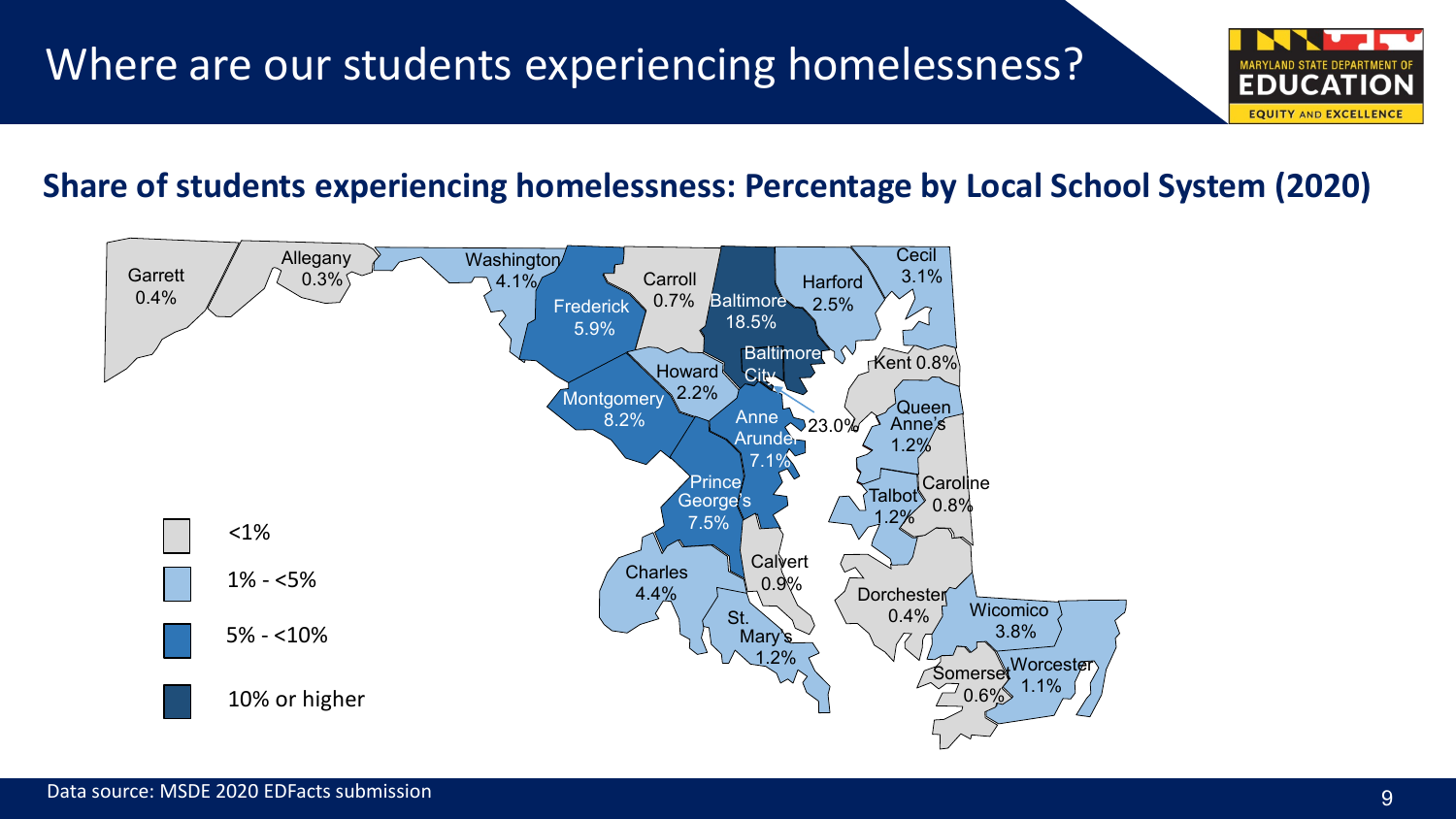#### **Counts of students experiencing homelessness by Local School System (2020)**



**EQUITY AND EXCELLENCE**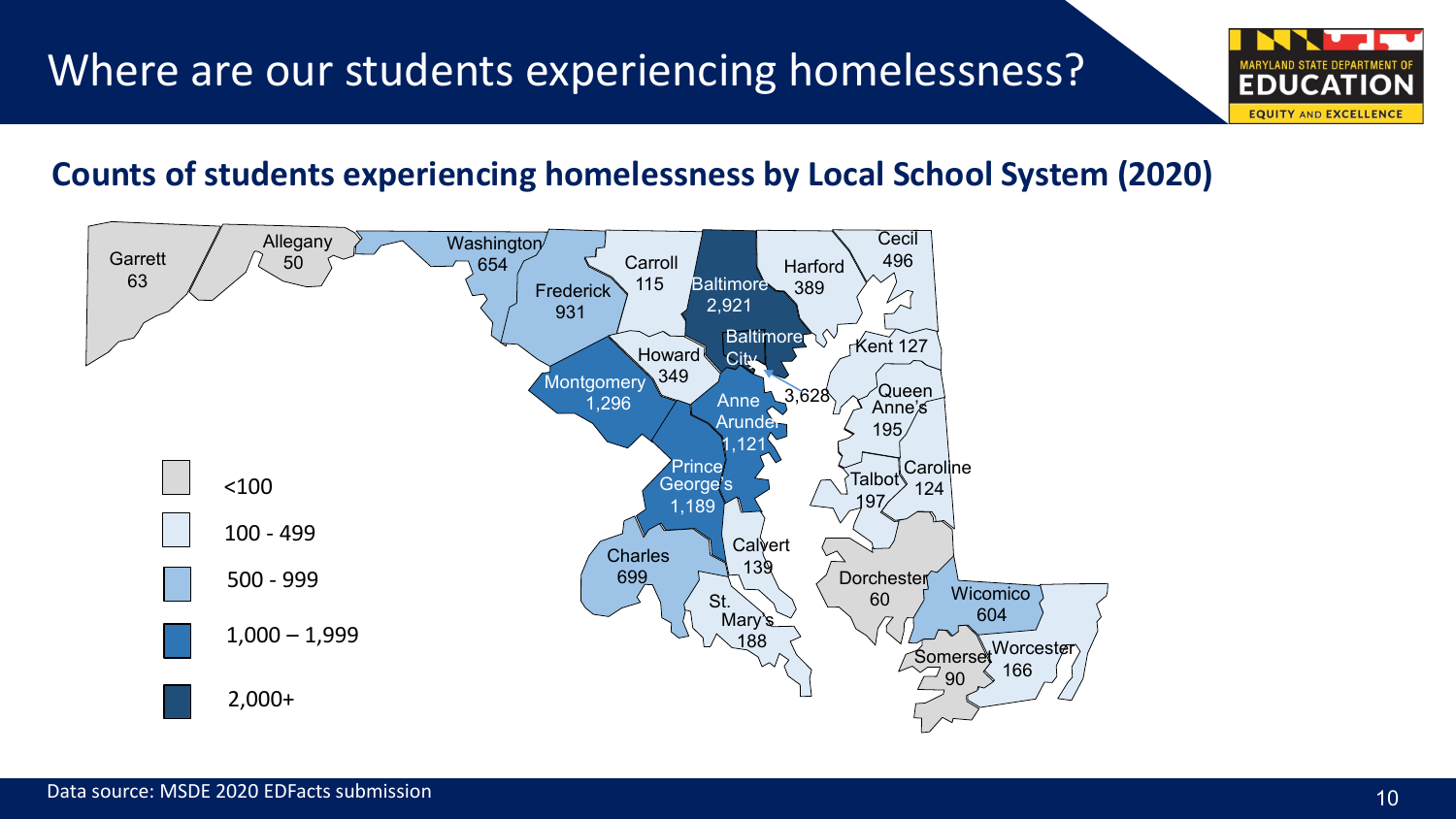

#### **5-Year Change in Students Experiencing Homelessness by Local School System**

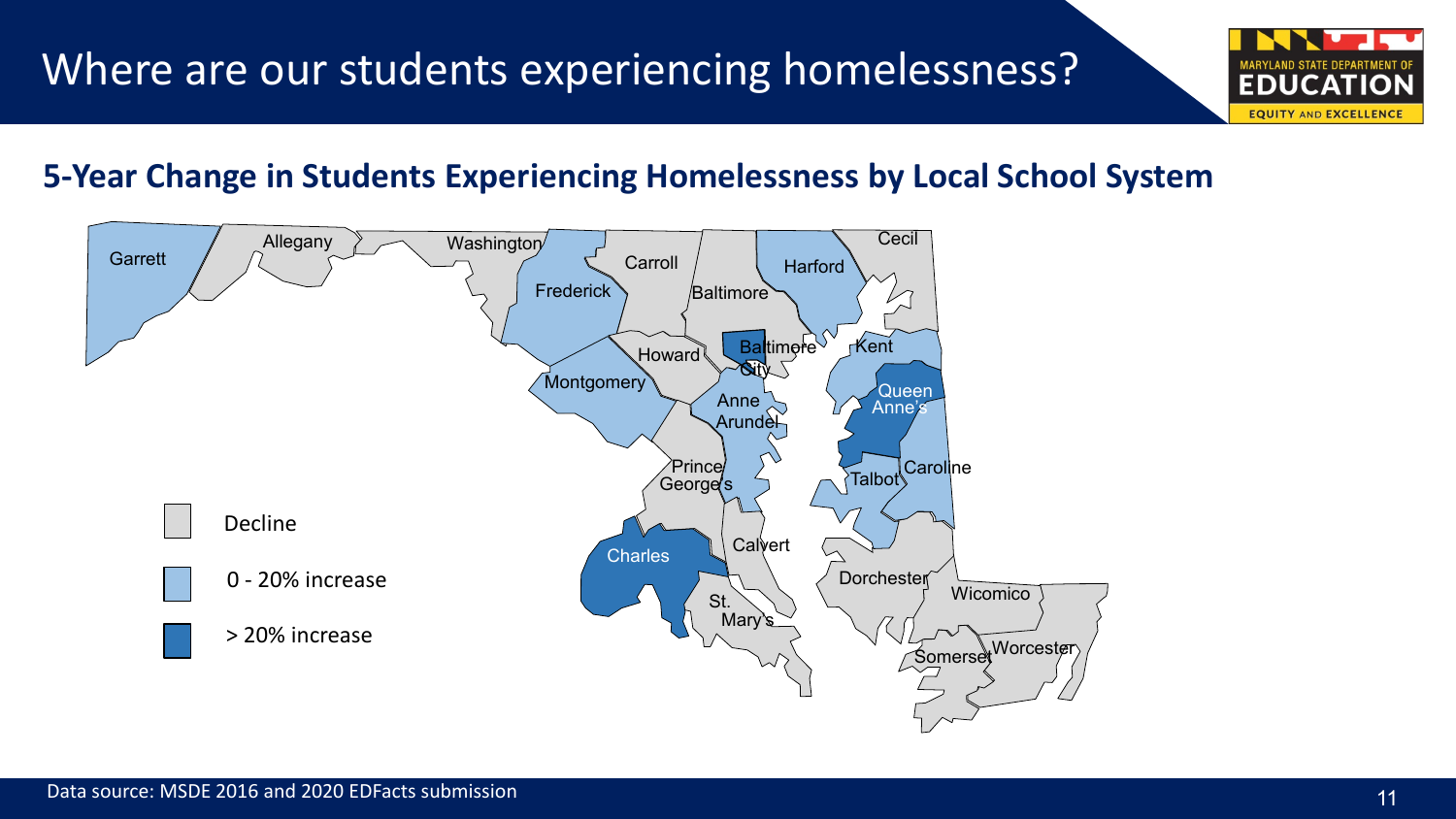Primary Nighttime Residences for Students Experiencing Homelessness



**EQUITY AND EXCELLENC**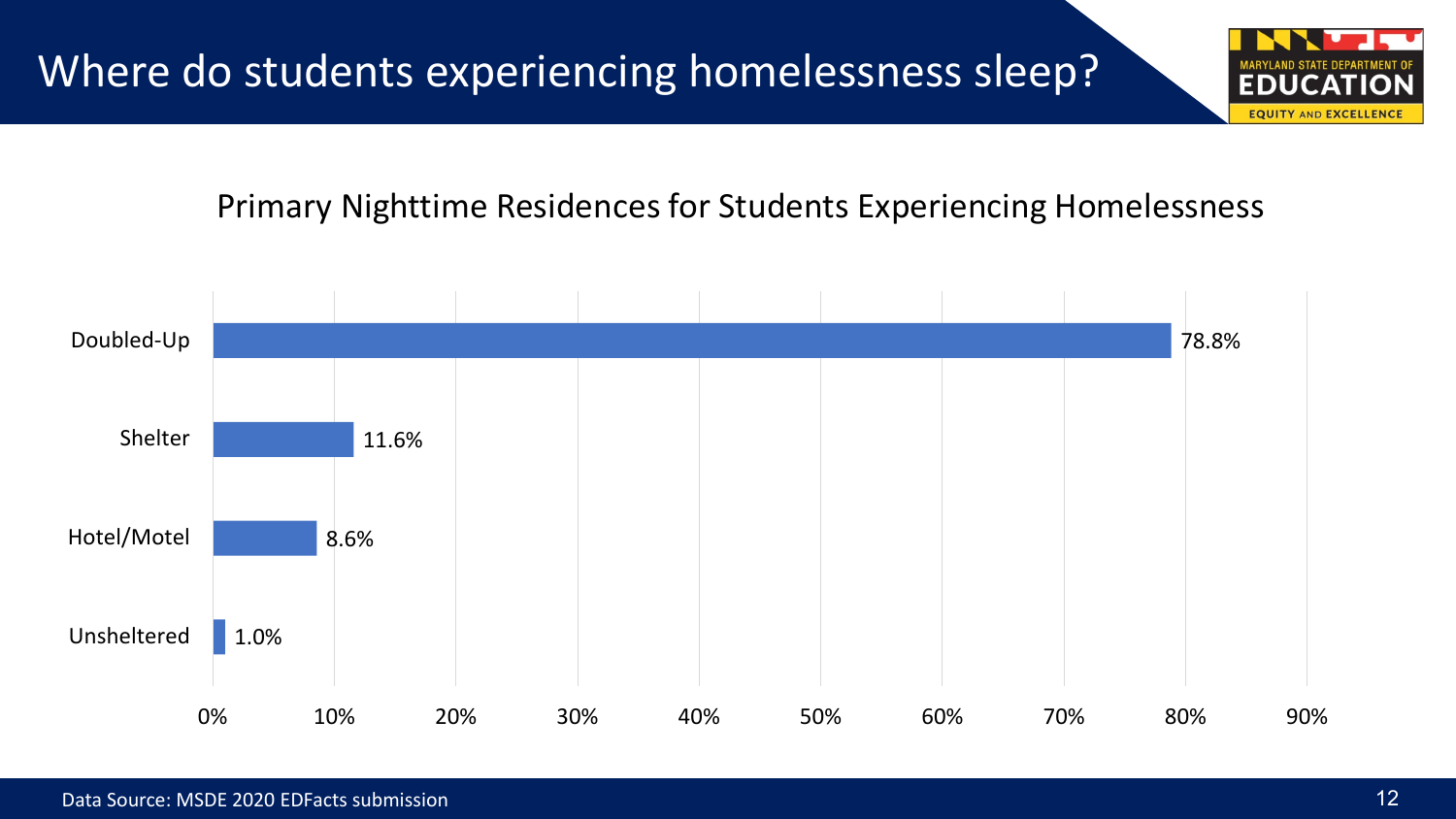## How do students experiencing homelessness perform on grade 3-8 state assessments?



#### **Percent Proficient\* Mathematics 3-8**

\*Proficiency is met with a performance level of 4 or 5

**EQUITY AND EXCELLENC**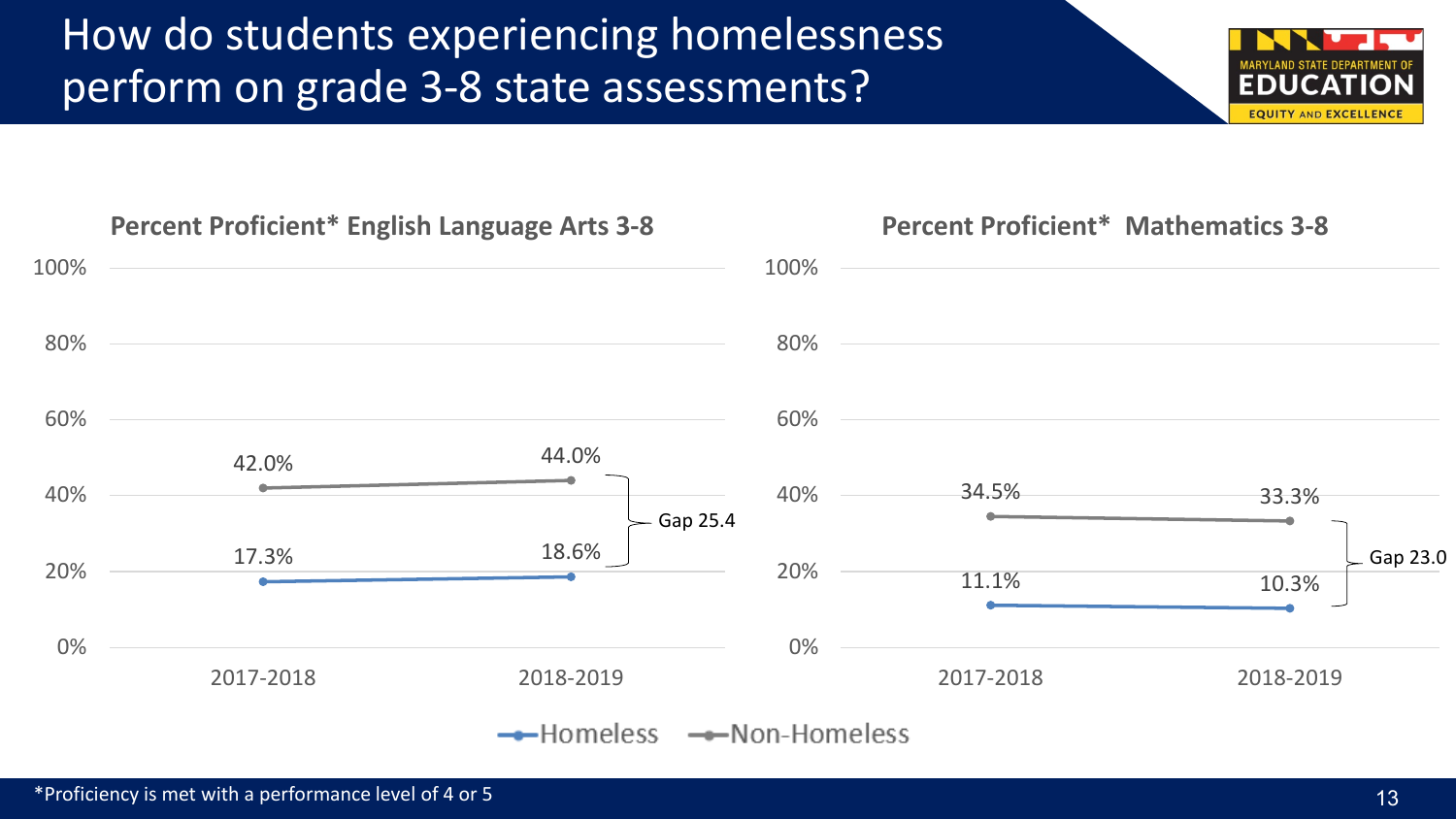## How do students experiencing homelessness perform on high school assessments?





 $\rightarrow$ Homeless  $\rightarrow$ Non-Homeless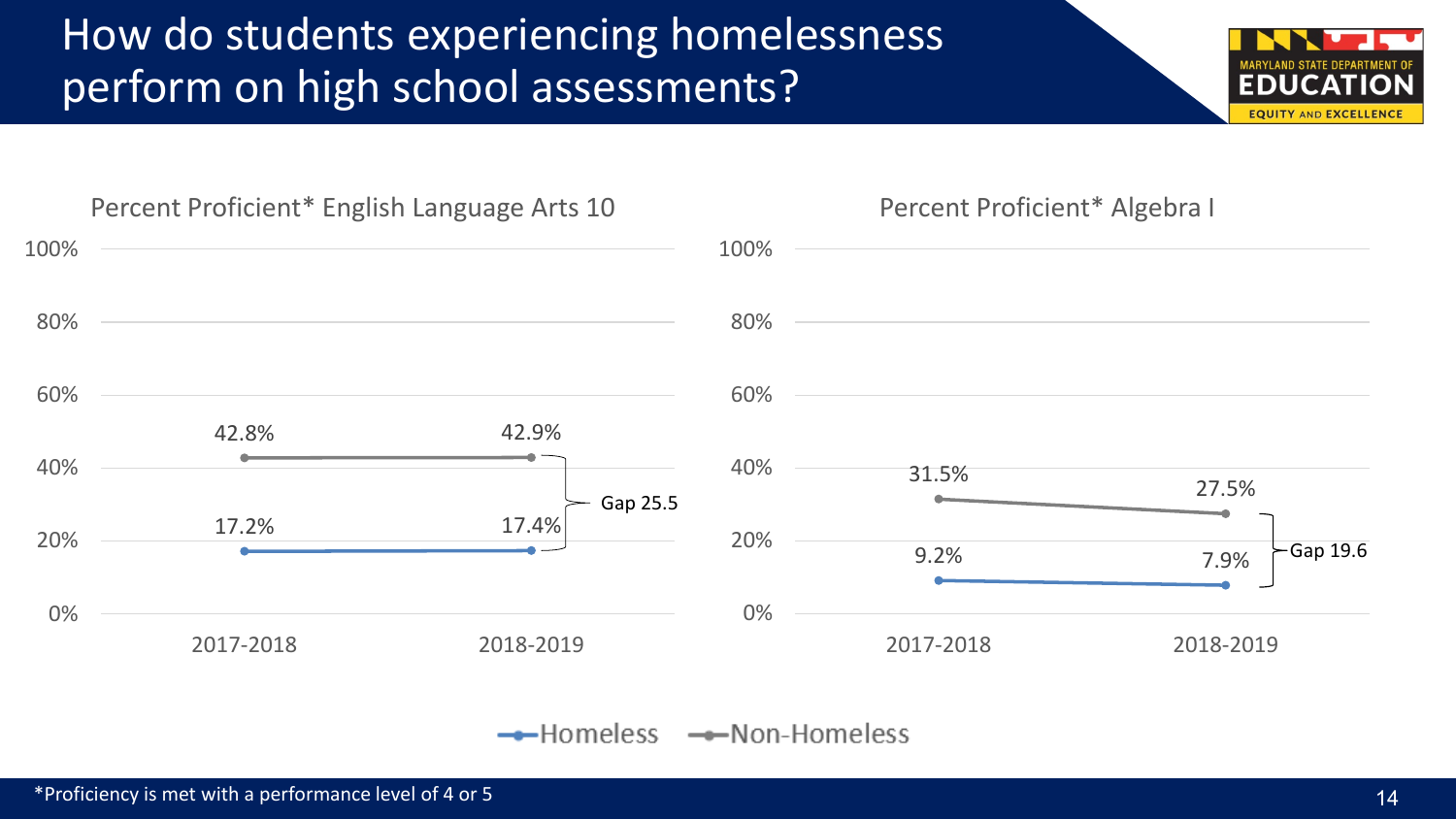## Attendance of Students Experiencing Homelessness: Chronic Absenteeism



#### Chronic Absenteeism for Students Experiencing Homelessness

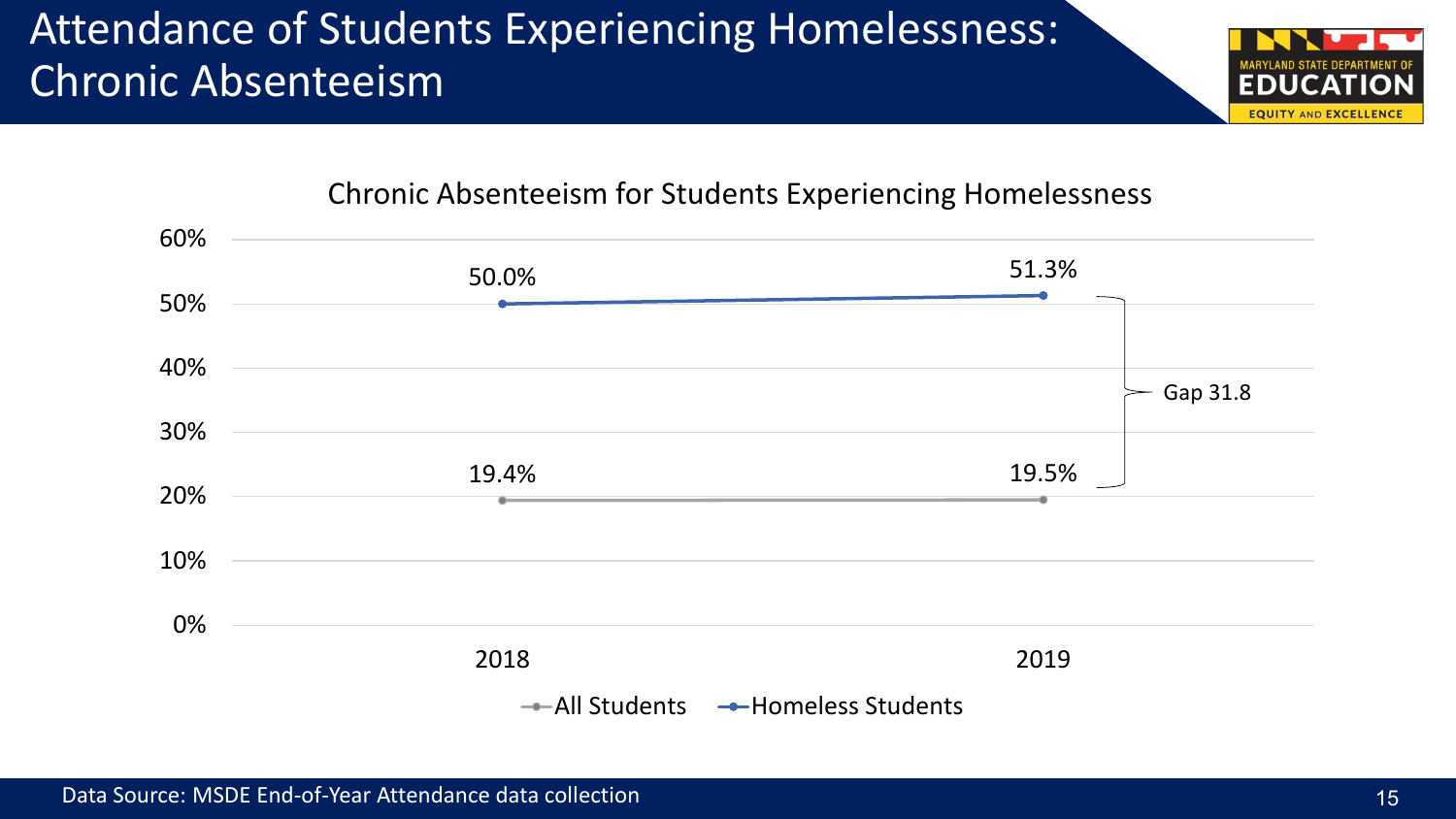## Cohort Graduation & Dropout Rates for Students Experiencing Homelessness





Data Source: MSDE End-of-Year Attendance data collection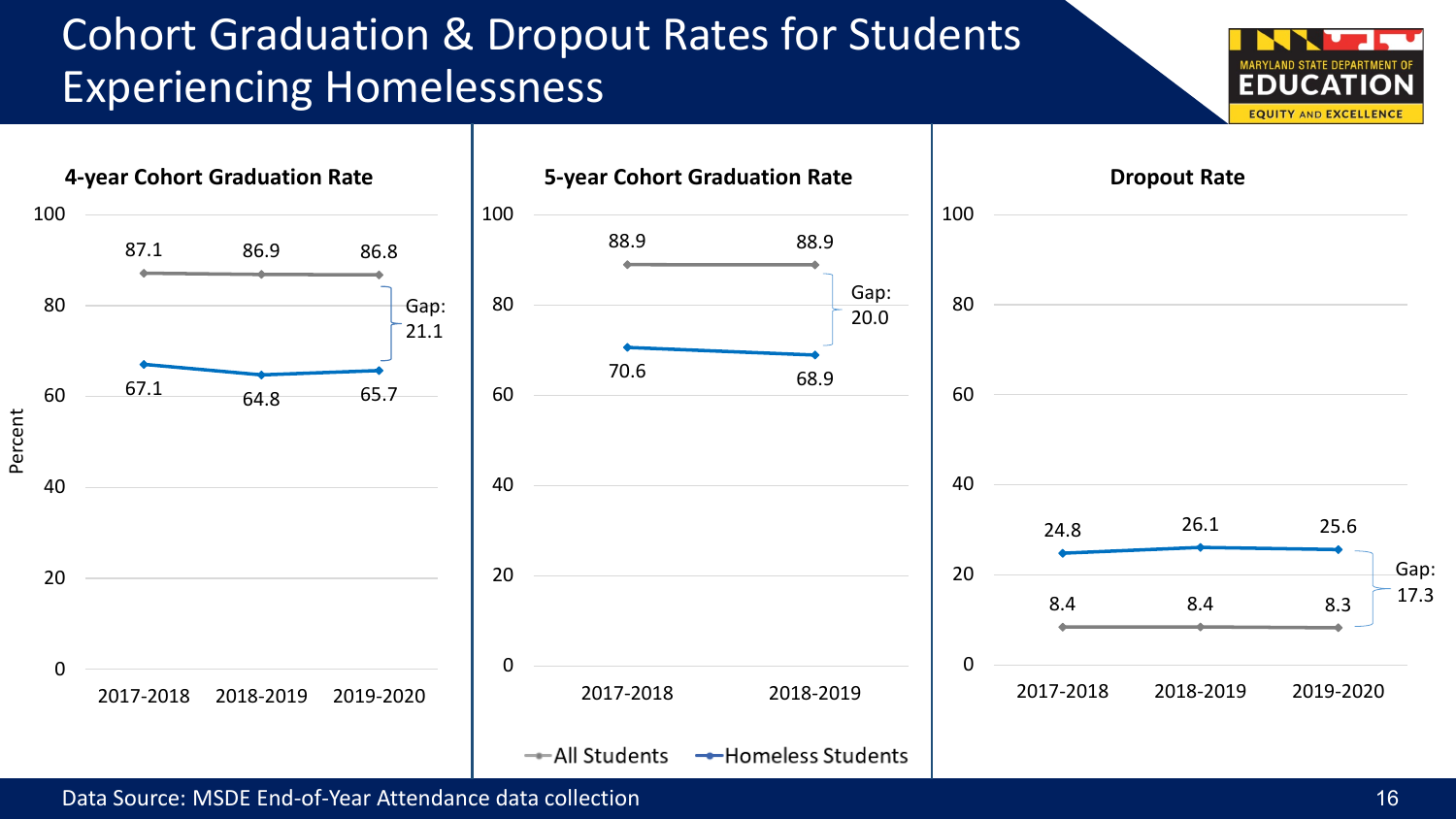## College Enrollment for Students Experiencing Homelessness: 2019 Graduates



Students Experiencing Homelessness Enrollment in College After High School Graduation, Class of 2019

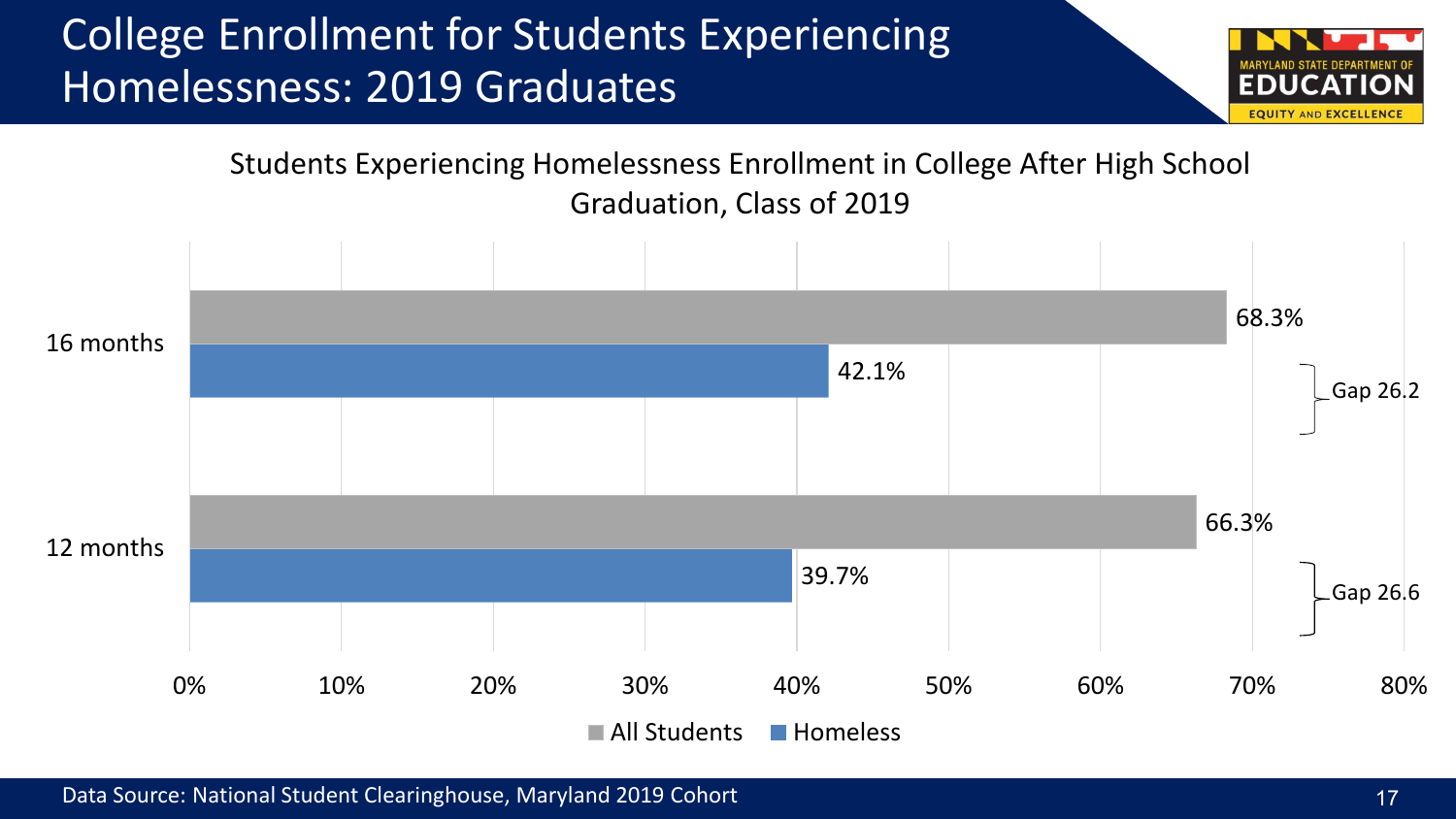

#### Participation in Career and Technical Education in High School by Students Experiencing Homelessness

| Year | Graduates | Percent CTE<br>Concentrators | <b>Percent CTE</b><br>Completers |
|------|-----------|------------------------------|----------------------------------|
| 2021 | 557       | 31.2%                        | 28.2%                            |
| 2020 | 817       | 26.3%                        | 23.0%                            |

Statewide: In 2021, 31.8% of all high school graduates were CTE Concentrators and 23.9% were CTE Completers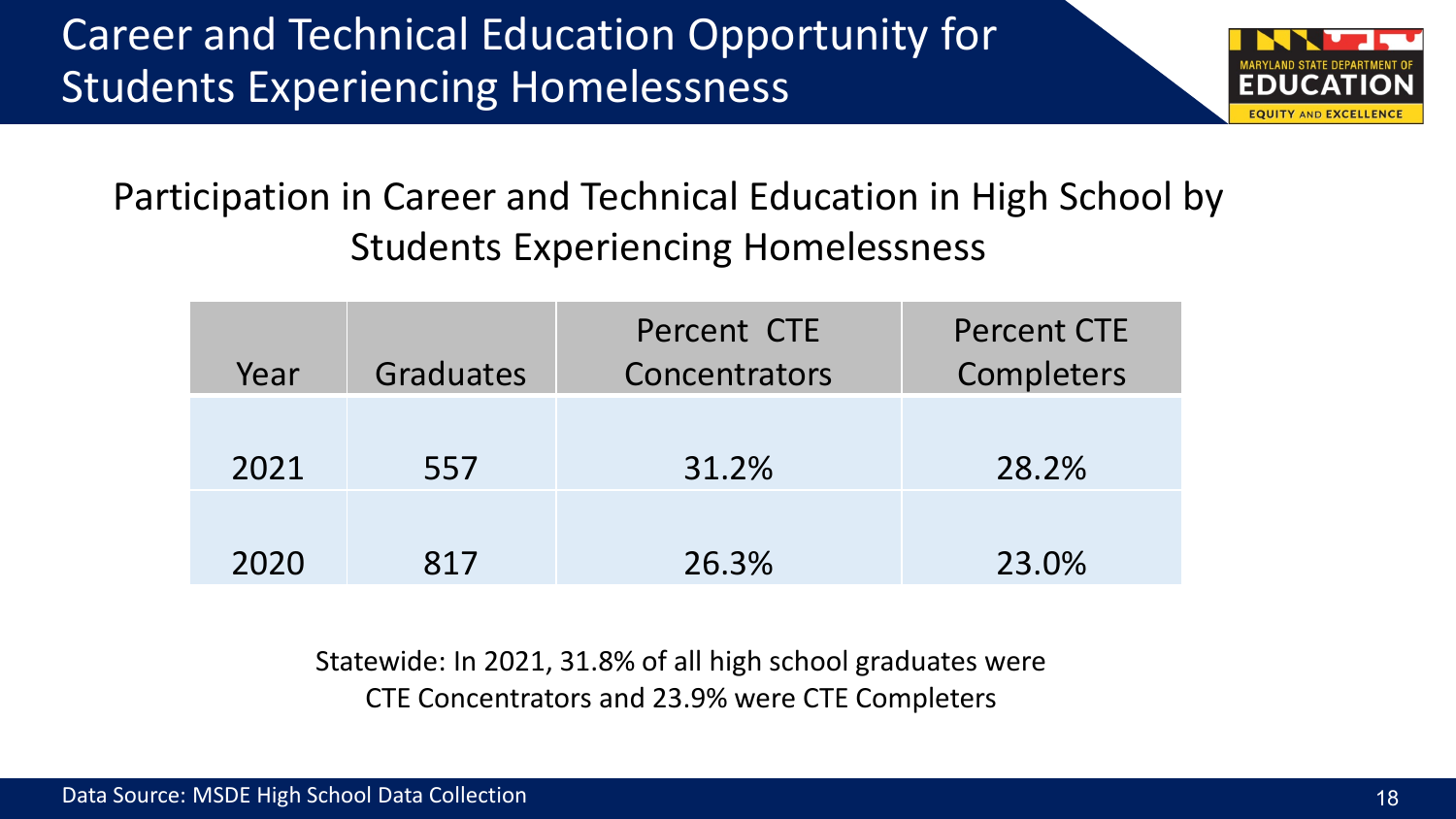# Students Experiencing Homelessness: Schools Excelling



School A: 5.6%

4-year cohort graduation rate

School B: 5.4%

4-year cohort graduation rate

students experiencing homelessness, 81.3%

students experiencing homelessness, 85.0%



#### **Students Experiencing Homelessness and Graduation Rate**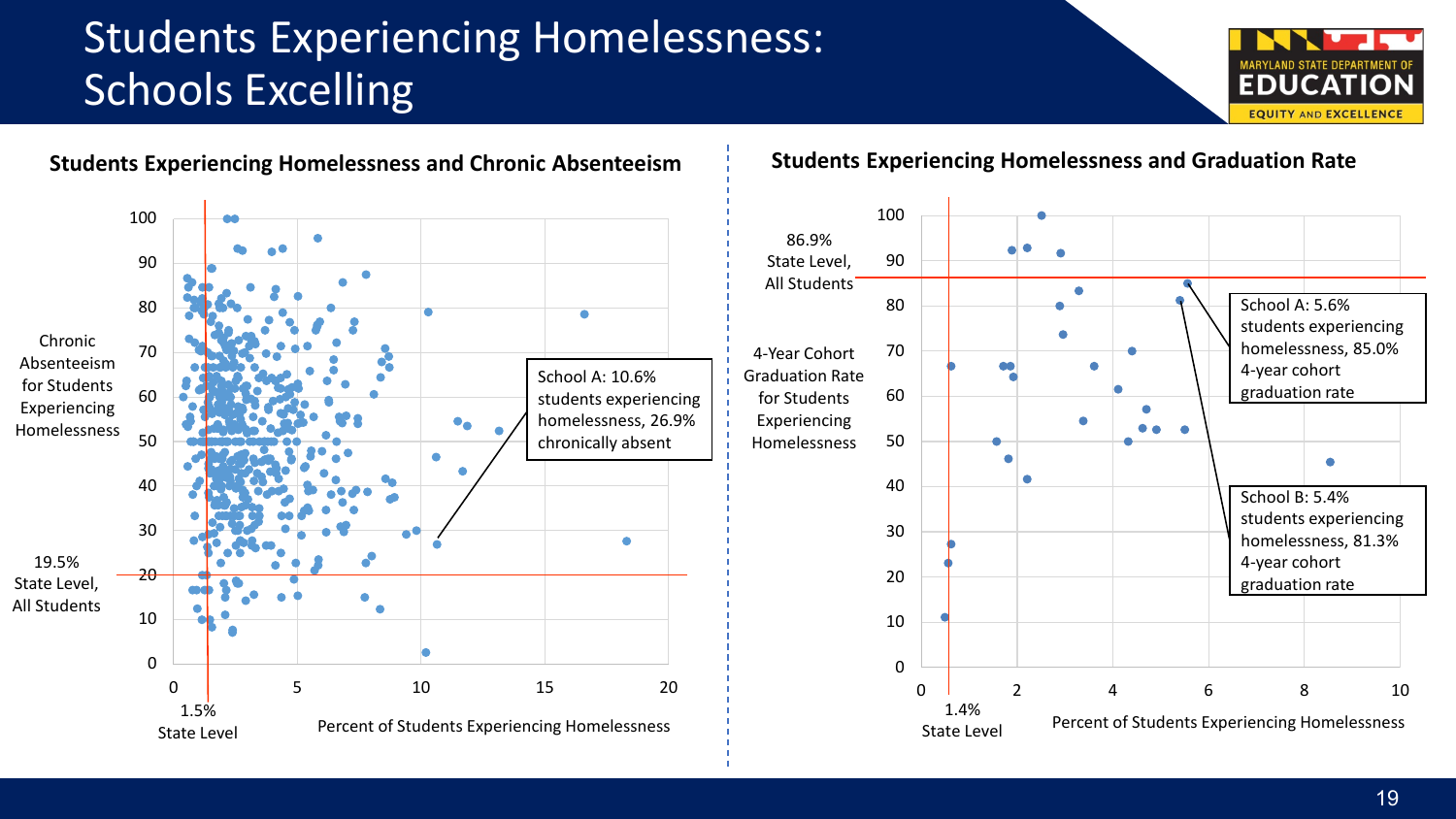# McKinney-Vento Act



The U.S. Department of Education (ED) allocates McKinney-Vento funding annually to states based on the state's proportion of the Title I, Part A federal allocation. States must subgrant funds competitively to local school systems to be used for program implementation, and subgrants must be awarded based on need and the quality of the application. Subgrant funds must be used as outlined in the McKinney-Vento Act



#### Local School Systems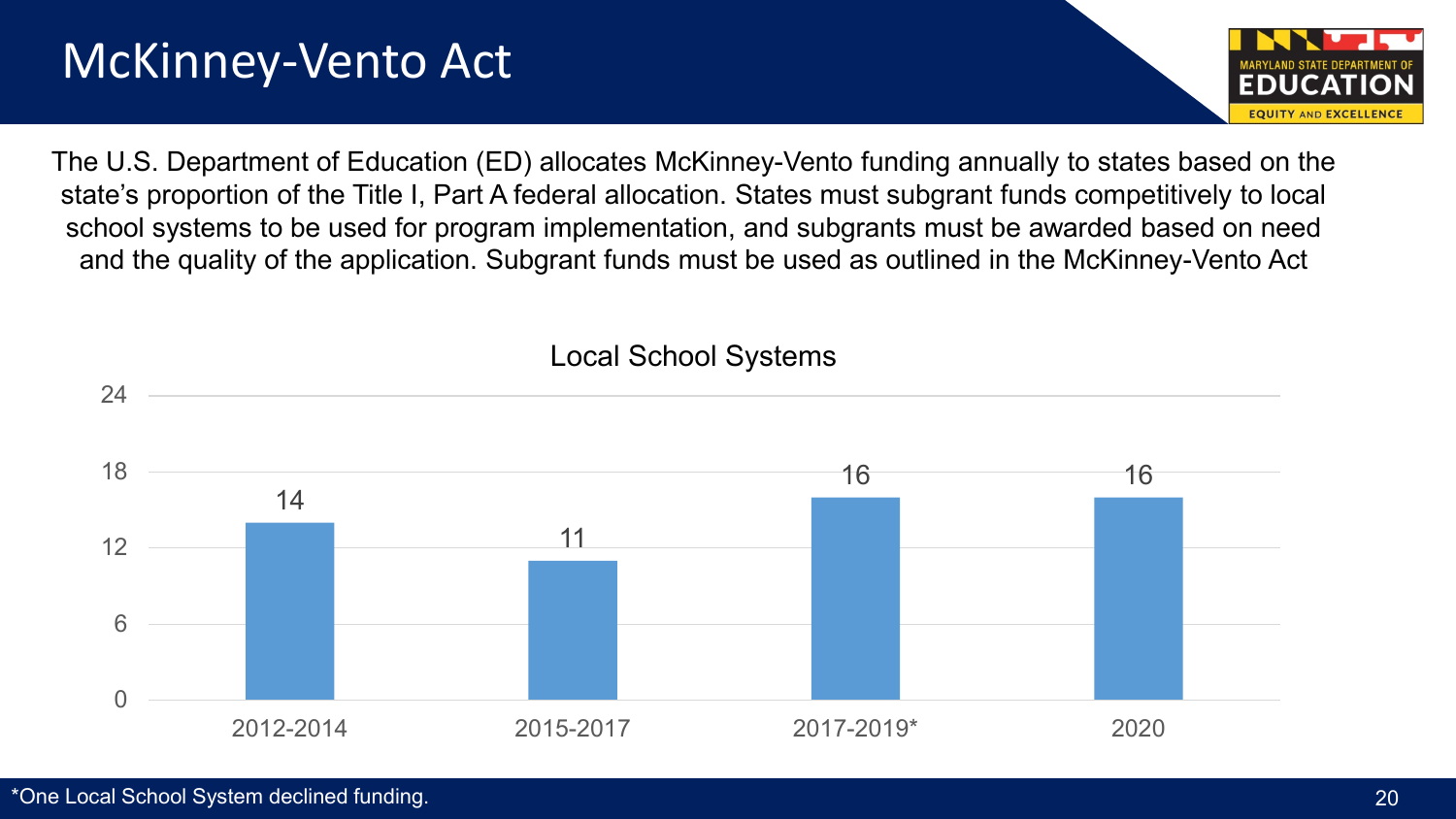

**American Rescue Plan Act: Maryland was awarded \$12,787,27 in federal funding** by the US Department of Education to address needs of homeless children and youth highlighted by the impact of COVID-19. Funding to LSS include competitive and formula grants. Funding should be used for identification, wraparound services, and to provide the assistance needed to participate fully in school activities.

#### **American Rescue Plan Act Funds in Action:**

- System Navigators (Frederick County and Baltimore City) A service to reconnect families and youth to educational services and basic needs.
- The FAFSA Mentor Program (Anne Arundel, Baltimore County) A service provided to seniors experiencing homelessness in pursuit of higher education through financial aid assistance. Utilize mentors and counselors to guide students though the FAFSA process.